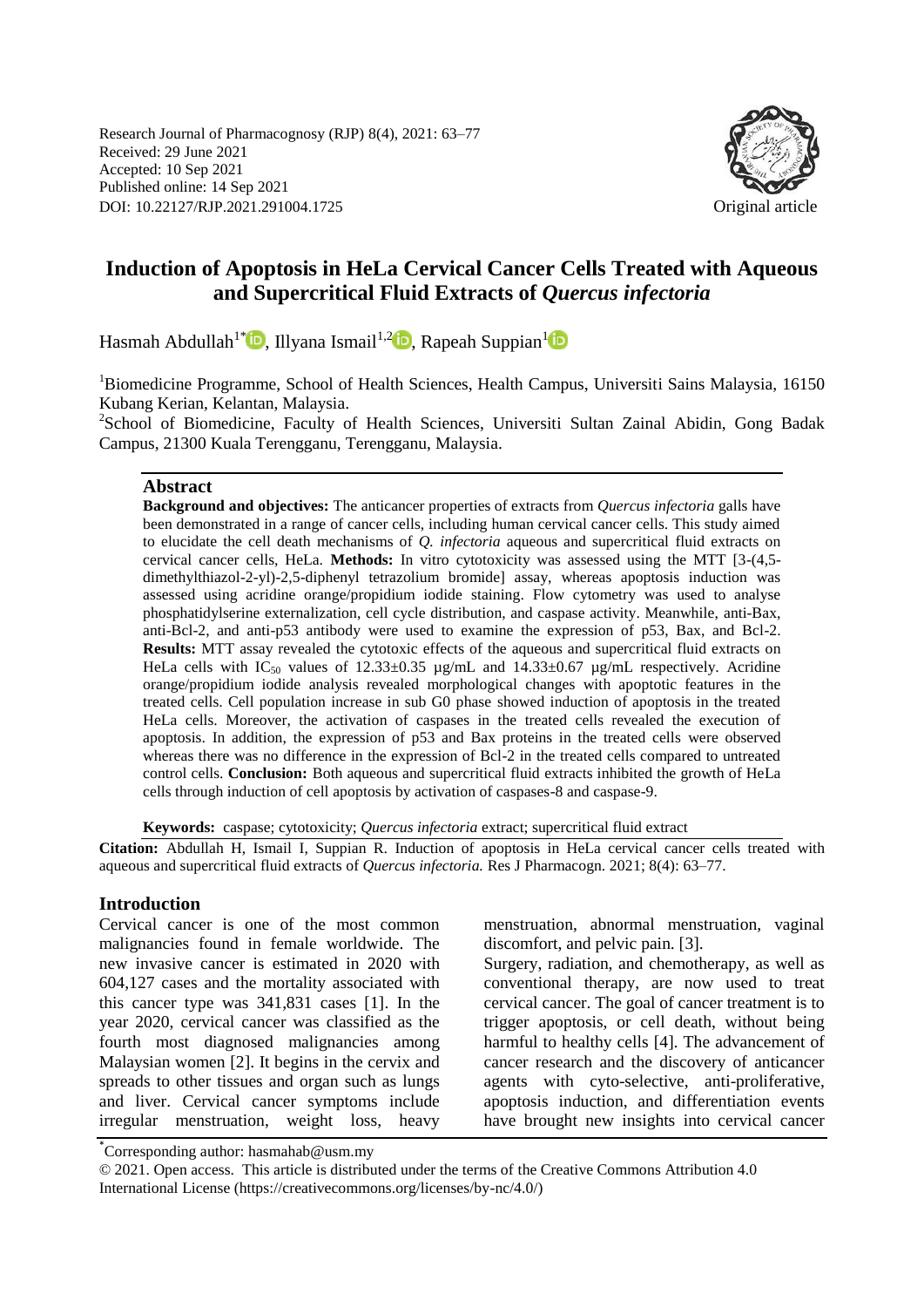treatment [5]. Even though these treatments have prolonged survival rates, the substantial and longterm adverse effects such secondary cancer development and infertility remain as obstacles for the success of the treatment [6]. Furthermore, rising resistance to cancer treatment has prompted researchers to search for new cancer chemoprevention strategies based on herbal resources, which might be utilized to treat cancer effectively [7].

The oak tree, *Quercus infectoria* Olivier. belongs to the Fagaceae family which can be found in Greece, Asia Minor, Syria, and Iran. The use of *Q. infectoria* galls by Malay women primarily as post-partum remedies was thought to improve blood flow, speed up uterine contractions and tighten vagina, and stomach [8], as well as being used a as health supplements, known as "Jamu*".* [9,10]. Also, the anti-inflammatory, antiviral, antidiabetic, aantibacterial, antiulcerogenic, and astringent activities of the galls are highlighted as the most significant medicinal value potentials of the galls [9]. Previously, ethanol, methanol [11], and ethyl acetate extracts [12] of *Q. infectoria* were reported to suppress the proliferation of a few cancer cell lines, including human cervical cancer cell lines, HeLa [11,12]. The ethyl acetate extract of *Q. infectoria* exerted more potent cytotoxicity effect towards HeLa cells through induction of apoptosis [13]. Moreover, this extract revealed cyto-selective effect towards only cancer cells [12]. In the present study, we examined cell death mechanisms of aqueous and supercritical fluid extracts of *Q. infectoria* on HeLa cells.

## **Materials and Method Ethical considerations**

All ethics involved in the entire research have been considered.

## **Chemicals**

Dulbecco's modified Eagle's medium (DMEM), fetal bovine serum (FBS), trypsin, streptomycin and penicillin (Gibco Thermo scientific, USA), gallic acid and cisplatin (Sigma Chemical Co., USA) DMSO (Sigma, USA) Annexin V-Fluorescein isothiocyanate (V-FITC) apoptosis kit (BD Biosciences, USA) were used. Acridine orange, Propidium iodide (Nacalai Tesque, Japan), 3-(4,5-dimethylthiazol-2-yl)-2,5 diphenyltetrazolium bromide (MTT) reagent (Invitrogen, USA), CycleTEST<sup>TM</sup> PLUS DNA Reagent Kit (Beckton Dickinson, USA). anti-p53, anti-Bax, anti-Bcl-2 antibody (Santa Cruz Biotechnology, USA), Cell Fixation & Permeabilization Kit (Flow Cytometry) (ab185917) (Abcam, USA), FAM-FLICA® Caspase-8 Assay Kit, FAM-FLICA® Caspase-9 Assay Kit (Biorad, USA)

## **Plant material**

The galls of *Q. infectoria* (Figure 1) were purchased in 2013 from local Chinese herbal market in the city of Kota Bharu, Kelantan, Malaysia. The galls were identified based on morphology parameters such as external colour [14]. The galls were authenticated in the year 2020 by Assoc. Prof. Dr. Khamsah Suryati Mohd and a sample was deposited at the Herbarium of Faculty of Bioresources and Food Industry, Universiti Sultan Zainal Abidin (UniSZA) with voucher specimen number: UniSZA 00423.



**THURBURGHUNDURGHUNDURGHUNDURGHUNDURGHUN** 

**Figure 1.** The physical appearance of *Quercus infectoria* galls

One kg of the galls was ground into powder. The aqueous extract was prepared by 50 g of homogenised *Q. infectoria* powder in 1 L beaker containing 200 mL distilled water in a water bath for 24 hours at 50 °C. After that, the solution was filtered and frozen [15]. The aqueous extract was further freeze-dried to a obtain powder form of the extract. The extract was weighed, and percentage of yields were calculated based on equation below and stored in -20˚C until used [16].

$$
Extraction yield (\%) = \frac{Final weight (g)}{Initial weight (g)} \times 100
$$

Supercritical fluid extraction (SFE) was obtained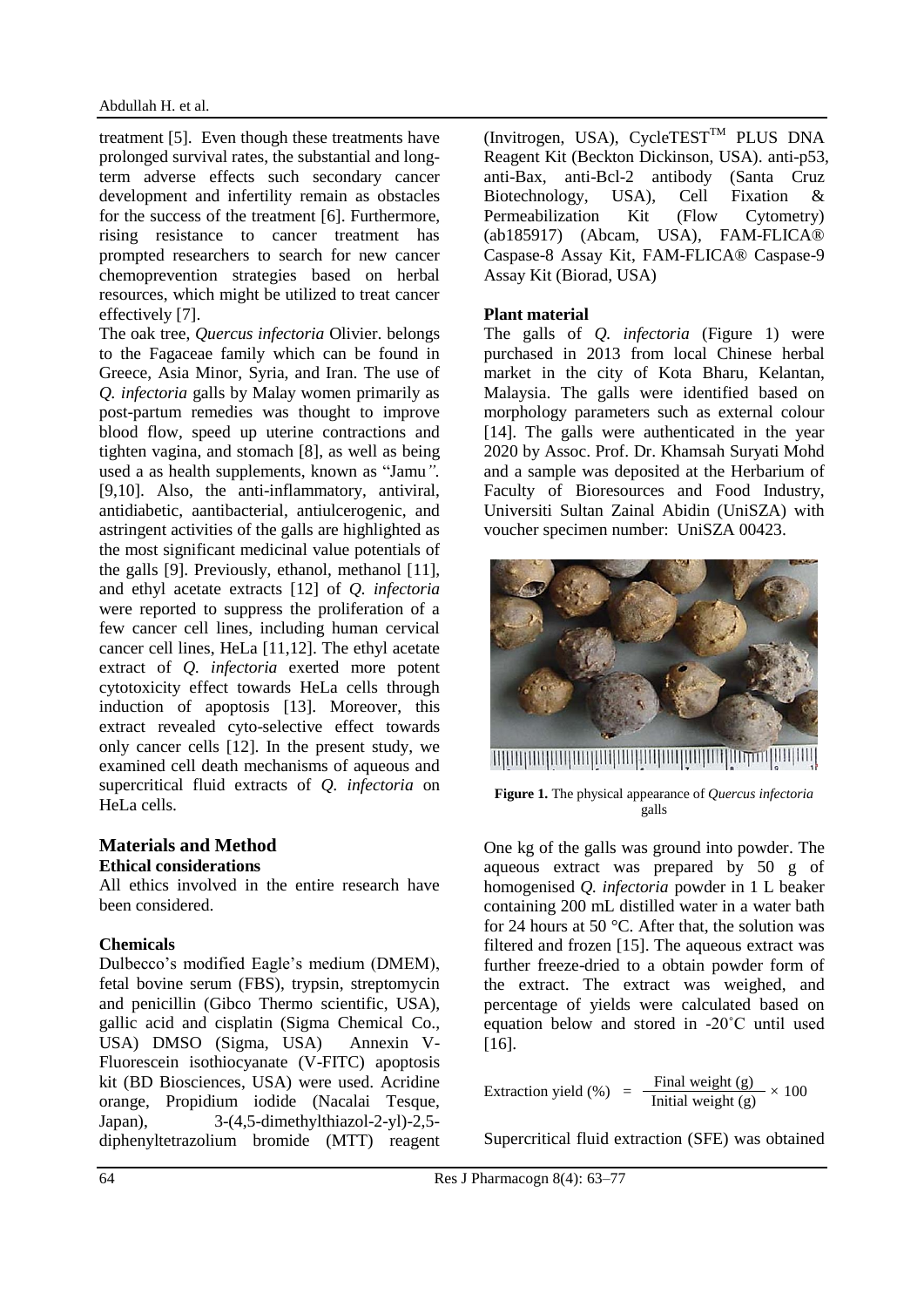by using specific apparatus with oven extraction system, model: OV-SCF-1000 (Supercritical Technology Co., Ltd, Taiwan). We have outsourced the extraction process to the company which provided the services. Briefly, one kg of the galls was ground to a coarse powder prior to extraction. The extraction was resumed at temperature and pressure of 50.4 °C and 2508 PSI, respectively. Supercritical carbon dioxide extracts both waxes and essential oils that make up the concrete. Waxes were separated from the essential oils through subsequent process with liquid carbon dioxide at lower extraction temperature achieved in the same extractor. Lower temperature process prevents the decomposition and denaturing of compounds. The pressure is reduced to ambient temperature and the carbon dioxide reverts to a gas, leaving no residue indicating complete extraction process.

## **Cell culture**

HeLa (human cervical cancer cells) and Vero (African Green Monkey kidney cells), which is a normal cell line were obtained from the American Type Culture Collection (ATCC, Manassas, VA, USA) Both cells were cultured in Dulbecco's Modified Eagle's Medium (DMEM)) supplemented with 10% fetal bovine serum (FBS) and penicillin-streptomycin 1% (v/v) and incubated at  $37^{\circ}$ C and  $5\%$  CO<sub>2</sub> in a humidified atmosphere.

## **In vitro cytotoxicity assay**

Cytotoxicity assay of both extracts was carried out by using 3-(4,5-dimethylthiazol-2-yl)-2,5 diphenyltetrazolium bromide (MTT) reduction [17]. The extract was diluted in DMSO to obtain a stock solution of 10.00 mg/mL. The cells  $(3 \times$ 10<sup>4</sup> /mL) were treated with various concentration of extract (0-100 µg/mL) in 96-well culture plates for 72 hours. Prior to the experiment, we optimised the treatment hours of 24 and 48 hours according to usual doubling time for HeLa cells. However, no activities were recorded at 24 and 48 hours (not published). Then the treatment duration was extended to 72 hours and found the half minimal concentration of  $12.33\pm0.35$   $\mu$ g/mL and 14.33±0.67µg/mL, respectively for aqueous and supercritical fluid extract (SFE).

After 72 hours of incubation, 10 μL of MTT solution (final concentration; 0.5 mg/mL) was added to each well and the cells were further incubated for another 4 hours at 37 °C. Then, the medium was discarded and the insoluble formazan crystals were dissolved by adding 100 µL of DMSO. The plates were shaken and the optical density was measured by a microplate reader at 570 nm. The  $IC_{50}$  value of each extract was calculated using non liner regression analysis (percent inhibition versus concentration) and used in subsequent experiments. A platinum based anticancer drug, cisplatin, was used as the positive control.

## **Cell morphology analysis**

Acridine orange and propidium iodide (AO/PI) staining was used to determine the apoptosis features by morphological changes of nucleus. [18]. HeLa cells at a density of  $5\times10^4$  cells/mL were seeded into 6 well plates and then treated with aqueous and SFE extracts for 24, 48 and 72 hours using  $IC_{50}$  concentrations in triplicates. The treated cells were trypsinized and harvested with 1 mL cold phosphate buffered saline (PBS), followed by centrifuged at 300 g for 10 minutes at 4°C. This process was repeated twice. The cell suspension was mixed with 20 µL of AO/PI solution  $(1:1)$  and the mixture  $(10 \text{ mL})$  was placed on a slide and covered with a cover slip. Viable, apoptotic and necrotic cells were quantified in a population of 200 cells using a fluorescence microscope equipped with B-2A filter (Nikon TE2000-U, Japan). Untreated HeLa cells served as the negative control and cisplatin was used as the positive control.

## **Determination of phosphatidylserine externalization**

Annexin V-FITC Apoptosis Detection Kit 1 (Beckton Dickinson, USA) was used in determining the phosphatidylserine externalization. The kit contains Annexin V conjugated with fluorochrome FITC, propidium iodide and binding buffer. Briefly, HeLa cells  $(5\times10^4 \text{ cells/mL})$  were treated with IC<sub>50</sub> concentration of aqueous and SFE extracts and cisplatin for 3, 6 and 9 hours. After completing the treatment hours, the cells were harvested, washed trice with cold PBS, followed by addition of 100 µL of binding buffer to the tubes. Then, 3 μL of FITC-conjugated Annexin V (Annexin V-FITC) and 3 μL of propidium iodide (PI) were added. The mixtures were then incubated at room temperature in the dark for 15 min. The stained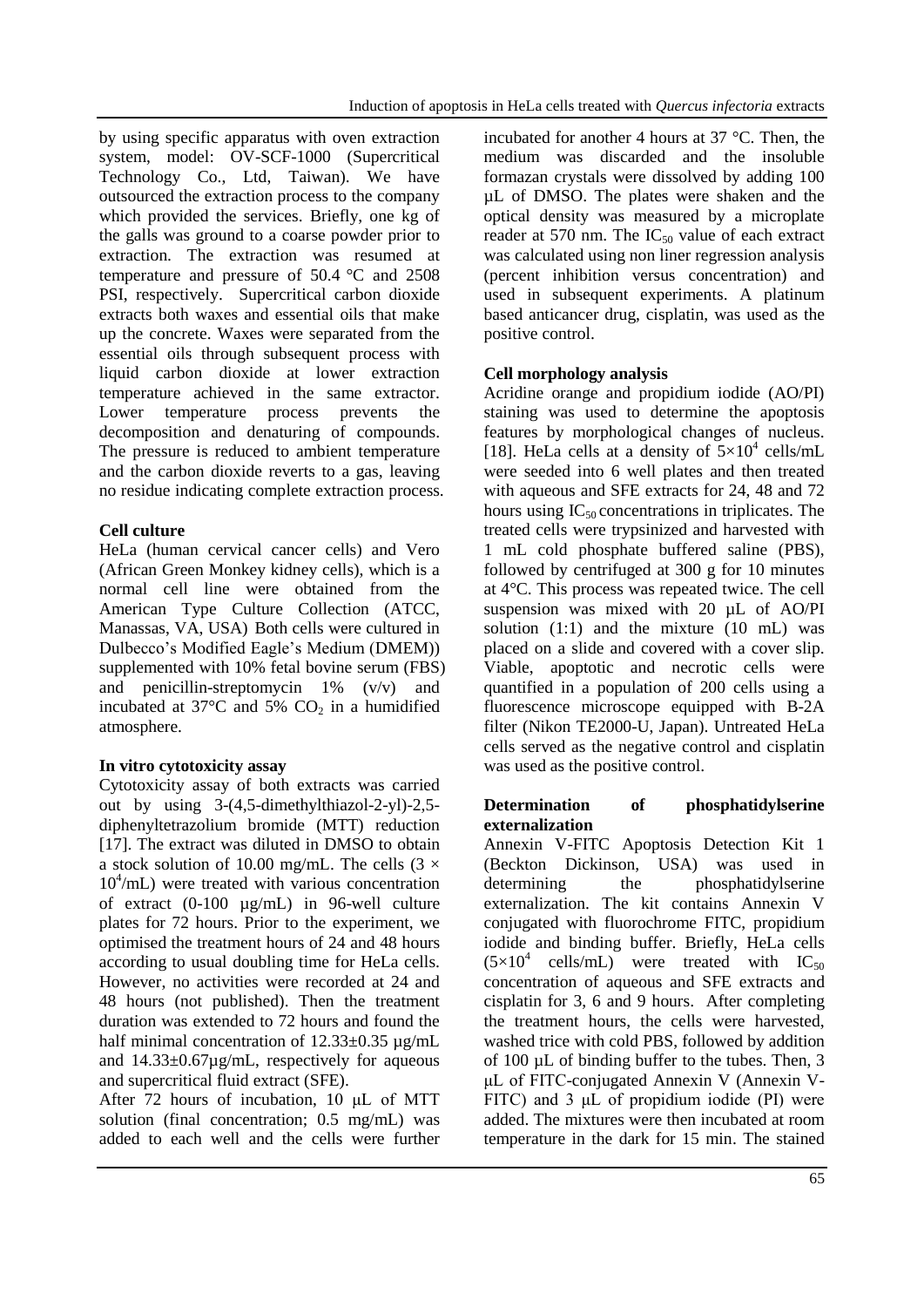cells were diluted using binding buffer  $(400 \mu L)$ and were immediately analysed with a CytoFlex flowcytometer (Beckman Coulter, USA). About 10000 events were accumulated per sample. The results were generated in a quadrant graph with four different populations of cells representing the viable cells (Annexin V-FITC and PI negative), early apoptotic cells (Annexin V-FITC positive and PI negative), late apoptotic cells (Annexin V-FITC and PI positive) and necrotic cells (Annexin V-FITC negative and PI positive).

## **Cell cycle analysis**

CycleTEST<sup>TM</sup> PLUS DNA Reagent Kit was used to analyse the cell cycle (Beckton Dickinson, USA). The analysis was carried out according to the manufacturer's instructions. HeLa cells  $(5x10^4 \text{ cells/mL})$  were cultured overnight in a 6well plate and treated with aqueous and SFE extracts and CIS for 24, 48 and 72 hours at the  $IC_{50}$  concentrations in triplicates. The cells were trypsinized and harvested in a similar manner with AO/PI staining protocol. The cells pellet was resuspended in 250 µL of buffer solution A (trypsin buffer in a spermine tetrahydrochloride). The cells were then incubated for 10 min at room temperature. A 200 µL of solution B (trypsin inhibitor and ribonuclease A) was added and further incubated for 10 min at room temperature. Then, 200 μL of solution C containing propidium iodide was added and incubated in a dark place at 4 °C for 10 min. The cellular DNA content was measured by using CytoFlex flowcytometer (Beckman Coulter, USA). Untreated cells served as the negative control and cells treated with cisplatin served as the positive control.

### **Expression of p53, Bax and Bcl-2 in the treated cells**

The detection of protein expression p53, Bax and Bcl-2 in the treated cells were modified according to Zakaria et al. [19]. HeLa cells were seeded into a 6-well plate and incubated for 24 hours at 37 °C with 5%  $CO<sub>2</sub>$  and 90% humidity prior to treatment with aqueous and SFE extracts and cisplatin for 3 hours. After that, the cells were harvested and washed trice with cold PBS. Anti-Bax, anti-Bcl-2 and anti-p53 antibody FITC and Cell Fixation & Permeabilization Kit (Flow Cytometry) were used to determine the expression of Bax, Bcl-2 and p53 proteins in treated HeLa cells. Staining, fixation and permeabilization were done following the manufacturer's protocol. Briefly, the cells were resuspended thoroughly and 100 μL of fixative solution was added into each tube and incubated for 15 min at 4 ºC. After 5 min, the cells were washed twice with PBS 0.2% and Tween 20. A 100 μL of permeabilization solution was added into each tube and incubated for 15 min at 4ºC. After 15 min, the cells were washed twice with PBS 0.2% and Tween 20. Next, the cells were blocked using 5% PBS for 15 min and washed again twice with PBS 0.2% and Tween 20. For staining, 10 μL of fluorochrome-conjugated primary antibodies was added and incubated for 20 min at 4 ºC in the dark followed by washing twice with PBS 0.2% and Tween 20. Then, cells were centrifuged at 400 g for 5 min and resuspended in 500 μL of ice-cold PBS, 10% fetal calf serum (FCS) and 1% sodium azide. Finally, the cells were analysed using flow cytometer.

## **Caspases analysis**

Using the FAM FLICA  $TM$  Caspases Kit, the activities of caspase-8 and caspase-9, were evaluated. The analysis was carried out in accordance with the manufacturer's instructions. Initially, the FLICA  $TM$  was prepared by adding DMSO to solubilize it, diluted with PBS prior to adding into the sample solution. After 6 hours of treatment, disassociated cells from the treated and untreated cells groups of HeLa cells were harvested. The cells were centrifuged at 300 g for 10 min and then the supernatant was discarded. After that, 290 μL of fresh media was added. Next, 10 μL of FAM-FLICA working solution was added to the samples at a v/v ratio of 1:30 and mixed well in the cell suspension to disperse the FAM-FLICA reagent, then, it was incubated in  $CO<sub>2</sub>$  incubator at 37 °C for 40 min. After incubation, 2 mL of 1x Apoptosis Wash Buffer was added and gently mixed, then the cells were centrifuged at 300 g for 10 min. These steps were repeated twice. Then, 300 μL of Apoptosis Wash Buffer was added and placed on ice before proceeding to the flow cytometer for analysis. The assay was carried out in three independent replicates for each sample. The data were quantitatively represented as percentage activity of caspase-8 and caspase-9 in comparison to the untreated cells group.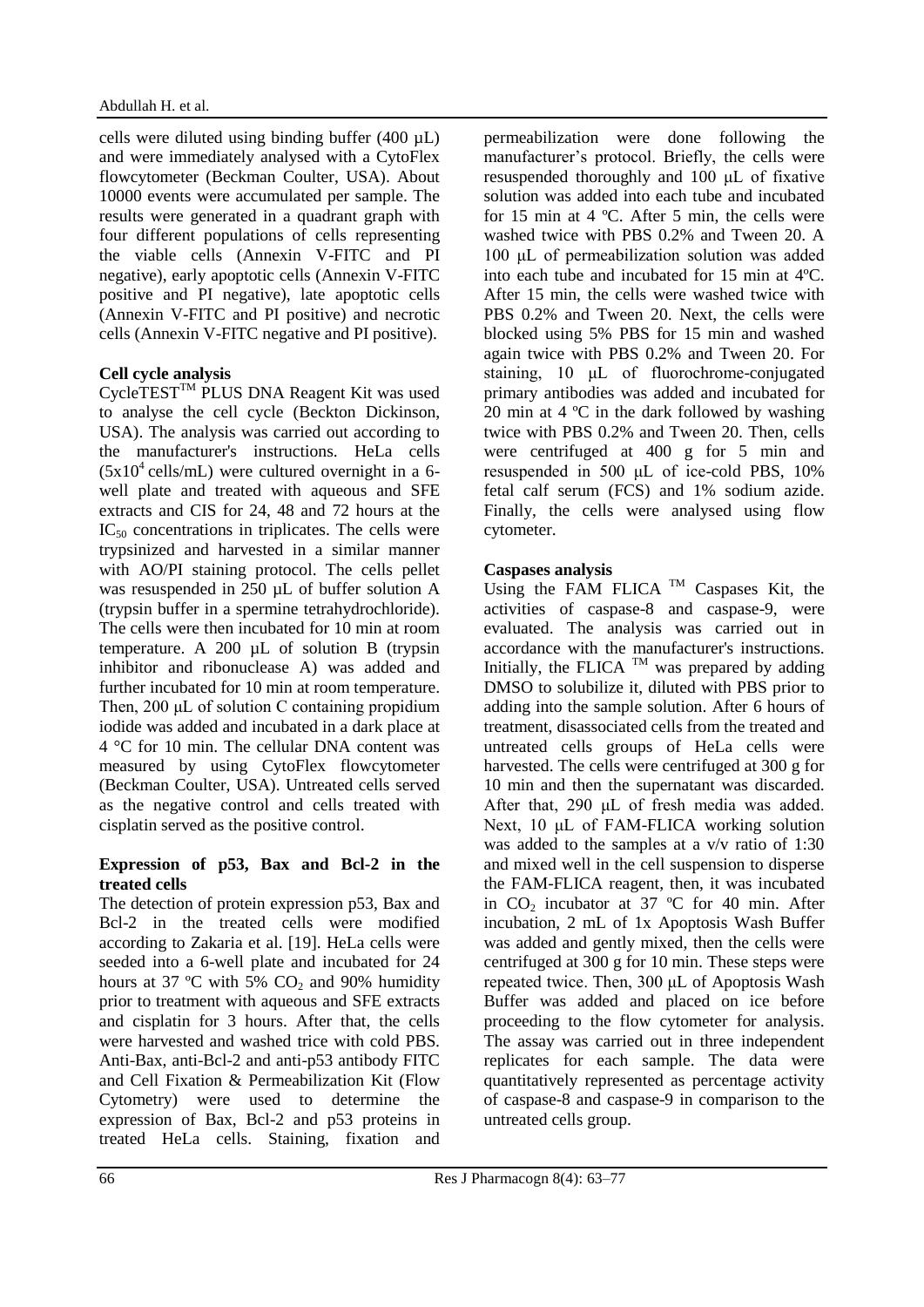## **Statistical analysis**

The results were obtained from three independent experiments. Data were expressed as the mean ± standard error of the mean (SEM) and analysed by one-way analysis of variance (ANOVA), followed by Bonferroni post hoc test. The statistical software SPSS (version 22) was used and p<0.05 was defined as statistical significance compared to the control (untreated cells).

## **Results and Discussion**

The yield aqueous extract was 35.5%, while the yield obtained by supercritical fluid extraction was 0.09%.

The organoleptic properties of *Quercus infectoria* galls revealed obvious characteristics for galls identification (Table 1).

The cytotoxic effect of the extracts and cisplatin was determined at the concentration that induced 50% inhibition of the HeLa cells growth in triplicates. Both extracts reduced HeLa cells growth (Figure 2) at  $IC_{50}$  of  $12.33\pm0.35\mu$ g/mL and 14.33±0.67µg/mL for the aqueous and SFE extracts, respectively (Table 2). However, both extracts did not exert any cytotoxic effect on Vero cells, proving its cyto-selective properties.

Morphological changes determine mode of cell death of treated Hela cells. Staining with AO/PI (Figure 3) revealed the state of cell death morphology with difference color appearance. Viable cells (V) stained green with intact nucleus structure, early apoptotic cells (E) stained green with condensed nuclear structure, cell shrinkage and formation of apoptotic bodies while late apoptotic cells (L) stained bright orange with areas of condensed chromatin in the nucleus. Conversely, necrotic cells (N) stained with uniform red color.

Apoptotic cells were detected using flow cytometry and annexin V/PI analyses in a timedependent manner. Figure 4 depicts the distribution of HeLa cells over four quadrants. Q1 (An-, PI+) represents necrosis, Q2 (An+, PI+) represents late apoptosis, Q3 (An-, PI-) represents viable cells, and Q4 (An+, PI-) represents early apoptosis. Most of the cells are viable in the untreated groups, with intact nucleus in which all the plots seen are in Q3. The percentages of viable, early apoptotic, late apoptotic, and necrotic cells were  $99.38 \pm 0.15\%$ .  $0.18 \pm 0.09\%$ ,  $0.14 \pm 0.08\%$  and  $0.25 \pm 0.07\%$ , respectively. However, after the HeLa cells were treated with AQ, SFE and CIS, the plots are dispersed into quadrant 1, 2, and 4. In all the three quadrants (Q1, Q2, and Q4), the percentage of cells in early apoptosis, late apoptosis, and necrosis increased significantly  $(p<0.05)$  with longer treatment durations of 3, 6, and 12 hours compared to UT cells. These time points (3, 6 and 12 hours) were chosen because the externalization of phosphatidylserine from the inner layer of the plasma membrane to the outer surface occur at early event of apoptosis. Apoptosis can be initiated and completed in as quickly as 2–3 hours. Thus, if the assay is performed too soon or too late, a false negative result can be observed [20]. In this study, all treatment groups indicated the initiation of cell death as early as 3 hours of after treatments.

**Table 1.** Organoleptic properties of *Quercus infectoria* galls

| N٥ | <b>Characterics</b> | <b>Result</b>             |
|----|---------------------|---------------------------|
|    | External colour     | Dark yellowish brownish   |
|    | Odour               | Astringent                |
|    | Size                | Small (diameter 1-1.5 cm) |
|    | Surface             | Rough and horny           |
|    | Texture             | Hard and woody            |

**Table 2.** IC $_{50}$  of extracts and cisplatin on HeLa and Vero cells

|                    | $IC_{50}$ (µg/mL) |                          |
|--------------------|-------------------|--------------------------|
| <b>Treatments</b>  | <b>HeLa</b>       | Vero                     |
| Aqueous extract    | $12.33 + 0.35$    | $\overline{\phantom{0}}$ |
| <b>SFE</b> extract | $14.33 + 0.67$    | $\overline{\phantom{a}}$ |
| Cisplatin          | $1.85 + 0.15$     | $14.33 + 0.88$           |

Data are expressed as mean  $\pm$  S.E.M from three independent experiments

After 3, 6, and 12 hours of aqueous extract treatment, the population of early apoptotic cells (Q4) was 1.26±0.02%, 3.58±0.07%, and 2.4±0.06%, respectively. Similarly, the percentage of late apoptotic cells gradually increased with longer treatment period but then slightly decreased at 12 hours with 1.9±0.03%, 9.38 $\pm$ 0.25% and 5.51 $\pm$ 0.2%, respectively. The trend of apoptotic cells in HeLa cells treated with SFE, were similar to aqueous extract treated cells for longer treatment period (Figure 5). Meanwhile, the percentage of viable population (Q3) for both aqueous and SFE extract treated cells decreased significantly  $(p<0.05)$  after 3, 6, and 12 hours of treatment. Hence, the overall changes in the population of cells revealed the capability of extracts to cause cell death in HeLa cells at early stage of apoptosis.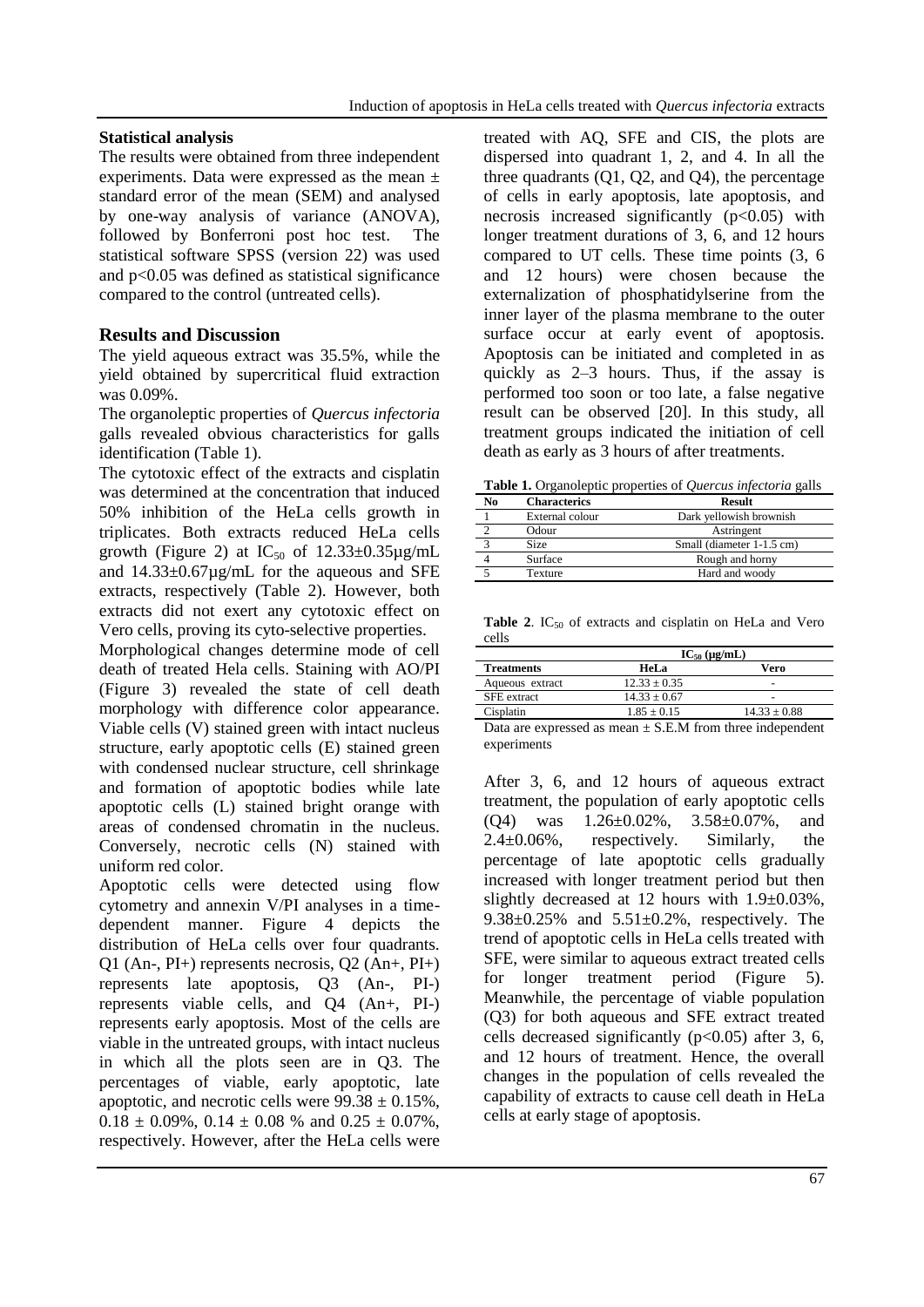

**Figure 2.** Cytotoxic effect of SFE, AQ extracts of *Quercus infectoria* and CIS on HeLa cell line; the cells were treated with various concentrations of extracts and cisplatin (0-100 µg/mL) in 96-well culture plates for 72 hours. The results were expressed as mean of  $IC_{50}$  concentration of three independent experiments.

Figure 6 shows cell cycle distribution of HeLa treated with  $IC_{50}$  concentration of aqueous and SFE extract and cisplatinat 24, 48, and 72 hours. The sub G0 population for aqueous and SFE extract and cisplatin increased significantly (p<0.05) throughout treatment periods compared to untreated cells in a time dependent manner. At 24 hours post aqueous extract treatment, the sub G0 population was 5.76±0.24%. After 48 and 72 hours, the population increased to 11.47±0.3% and  $29.11 \pm 0.41\%$ , respectively (Figure 7). Meanwhile, the sub G0 population for SFE increased further from 24 to 48 and 72 hours with the mean percentage of  $6.13 \pm 0.05\%$  to  $15.3 \pm 0.16\%$ and 35.85±.0.16%. A similar increment of sub G0 cell population was also observed in cisplatin

treated cell for longer treatments duration. The increase in sub G0 population reveals the induction of apoptosis, as sub G0 peak is reported to be a quantitative apoptosis marker. Meanwhile, the stage of G0/G1 and G2/M phase decreased for longer treatment duration suggesting that the cell population entered the cell cycle phase. The expression of p53, Bax and Bcl-2 in HeLa cells treated with aqueous and SFE extracts and cisplatin were analysed by flow cytometry analysis. The current study analysed individual expression of p53, Bax and Bcl-2 protein in the treated HeLa cells, without taking into account Bax/Bcl-2 expression ratio. On the other hands, the experiment protocol used is only applicable for qualitative evaluation [21].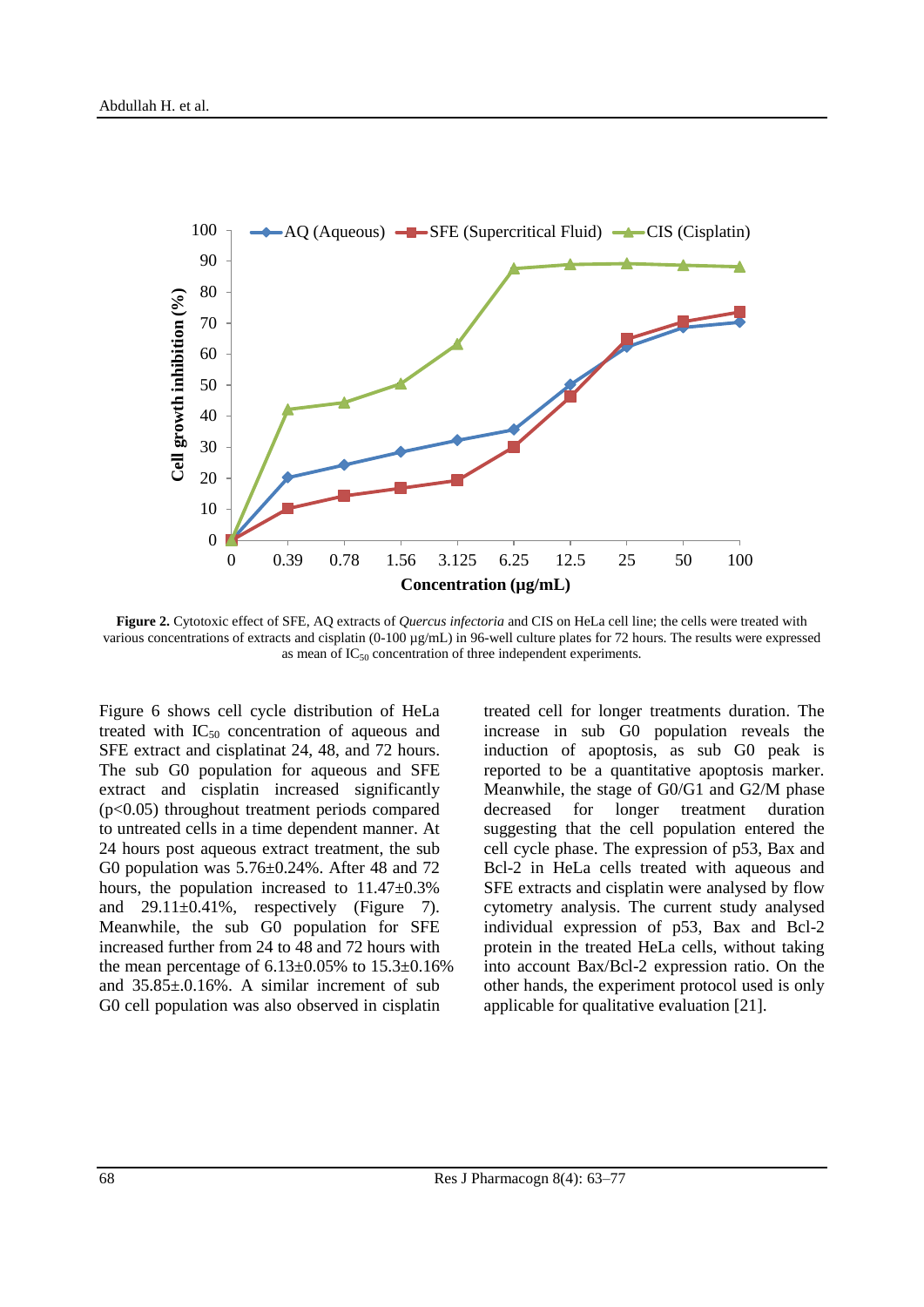

Figure 3. AO/PI staining of Hela cells under a fluorescence microscope at 24, 48 and 72 hours. V: viable cell; E: early apoptotic cells; L: late apoptotic cells; N: necrotic cells. The cells were treated with  $IC_{50}$  concentration of aqueous extract (AQ) 12.33 µg/mL, supercritical fluid (SFE) extract, 14.33 µg/mL and cisplatin (CIS), 1.85 µg/mL. The untreated cells (UT) served as negative control.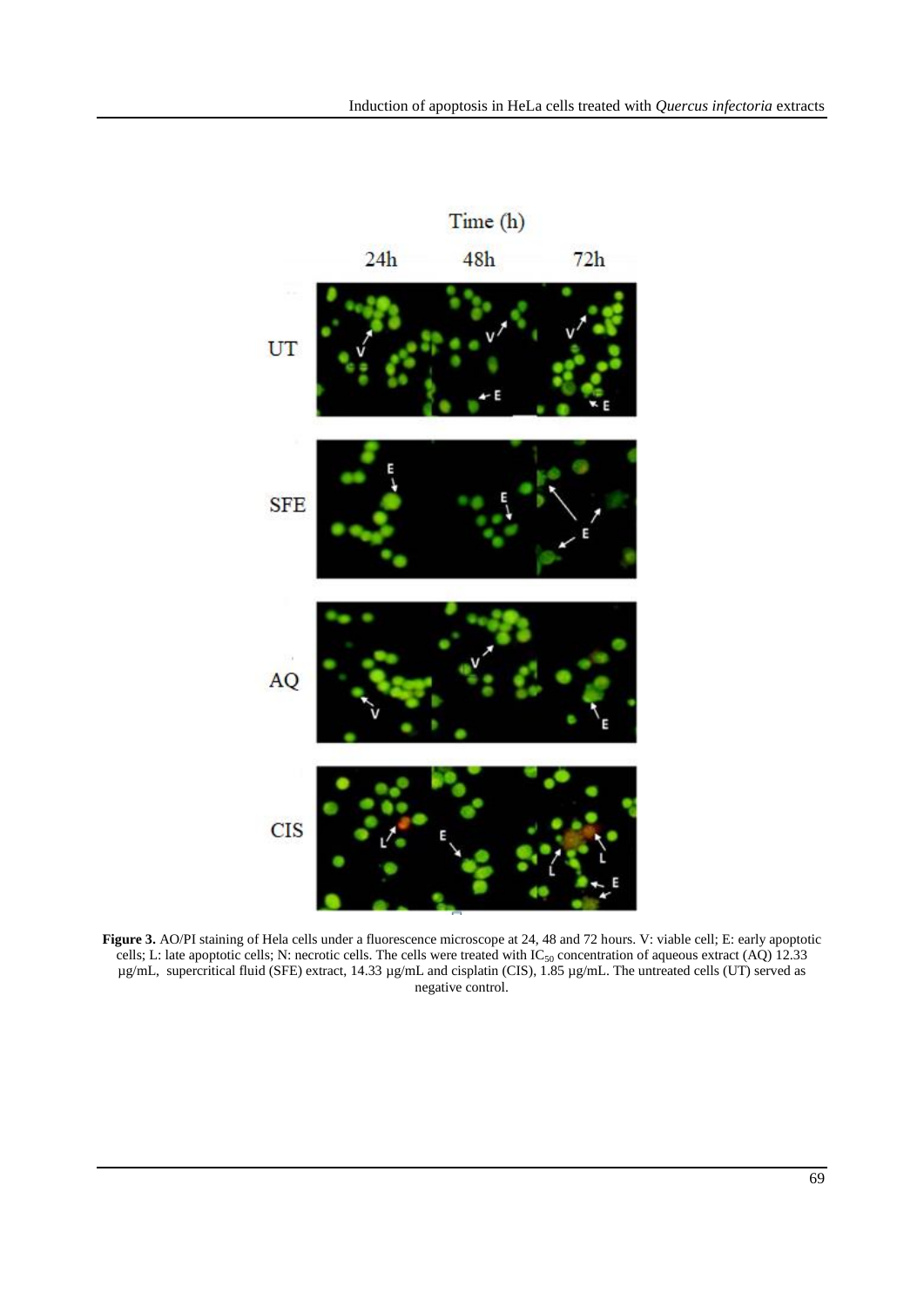

**Figure 4.** Annexin V(AV) / propidium iodide (PI) staining of HeLa cells represent untreated (UT), treated with aqueous extract (AQ), supercritical fluid extract (SFE), and cisplatin (CIS) at 24, 48 and 72 hours. IC<sub>50</sub> concentration of AQ  $(12.33 \mu g/mL)$ , SFE (14.33 µg/mL) and CIS (1.85 µg/mL) were used to execute the treatments. The Y-axis indicates the PI-labeled population, whereas the X-axis indicates the FITC-labeled Annexin V positive cells. The lower left quadrant of the fluorocytogram (An-, PI-) shows viable cells (Q3), whereas the lower right quadrant (An+, PI-) shows early apoptotic cells (Q4). The upper right quadrant  $(An+$ , PI+) shows late apoptotic cells  $(Q2)$  and the upper left quadrant  $(An-$ , PI+) shows the necrotic cells  $(Q1)$ .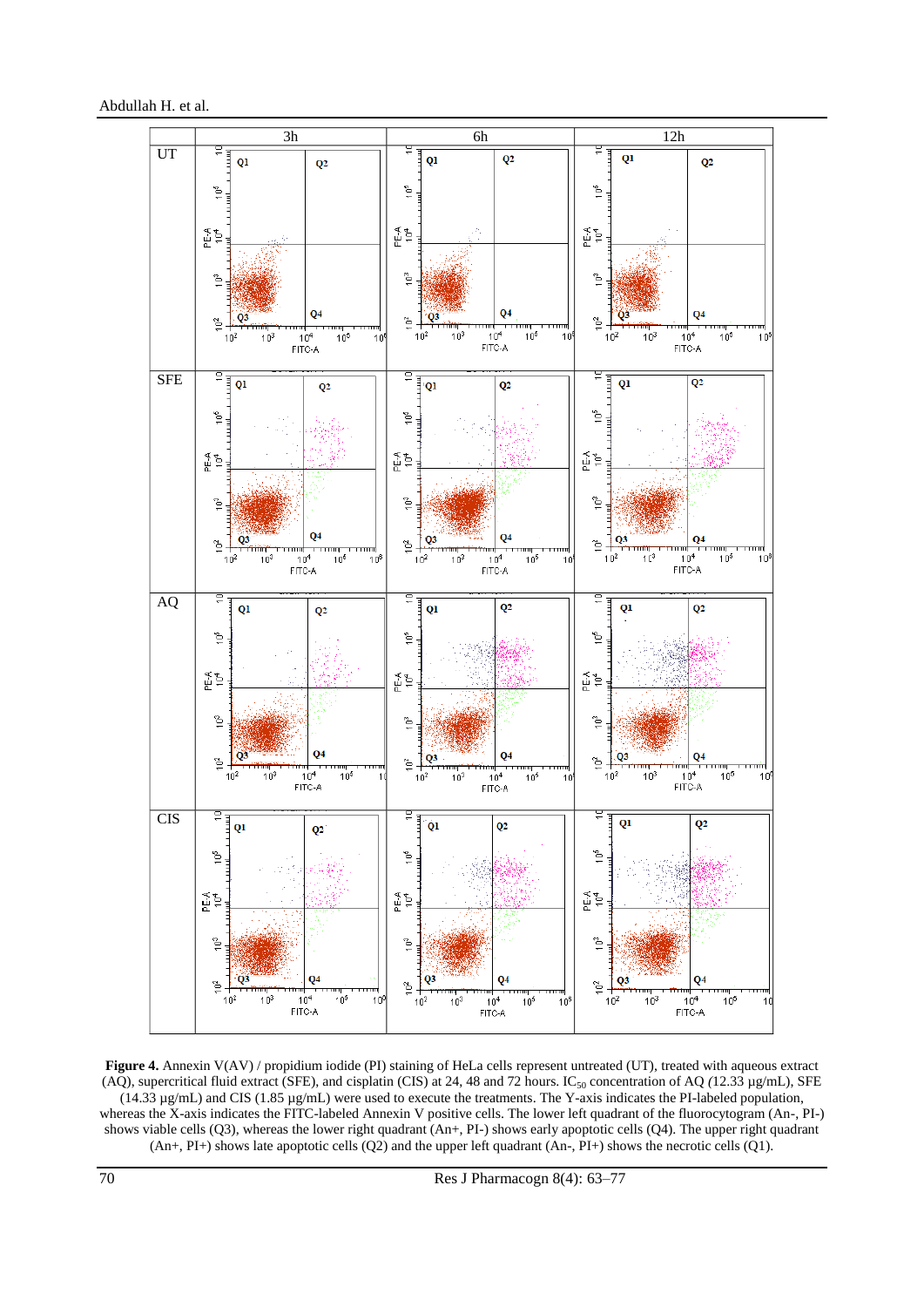

**Figure 5.** Percentages of HeLa cell population after treatment with aqueous extract (AQ), supercritical fluid extract (SFE) and cisplatin (CIS) at 3, 6, and 12 hours detected by apoptosis assay Annexin V-FITC; values are mean±SEM (n=3); \* indicates significant value (p<0.05) as compared with untreated group (UT). The cells were treated with AQ, SFE and CIS at  $IC_{50}$ concentration of 12.33 µg/mL, 14.33µg/mL and 1.85 µg/mL respectively.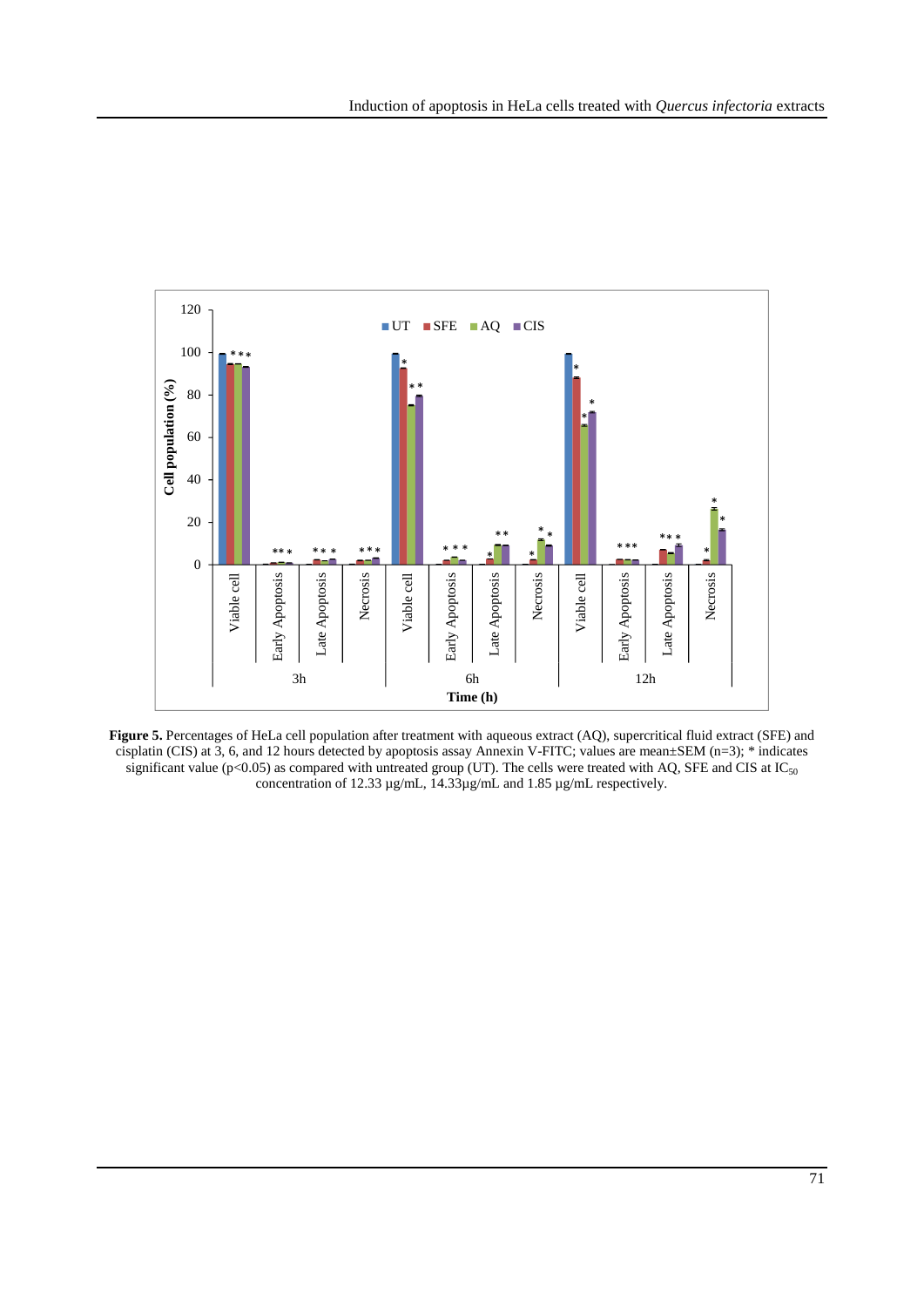

Figure 6. Cell cycle distribution of HeLa cells treated with aaqueous extract (AQ) and supercritical fluid extract (SFE) and cisplatin (CIS) as the positive and untreated cells (UT) as the negative controls at 24, 48 and 72 hours of treatment. The cells were treated with AQ, SFE extracts and CIS at IC<sub>50</sub> concentration of 12.33 µg/mL, 14.33 µg/mL and 1.85 µg/mL respectively.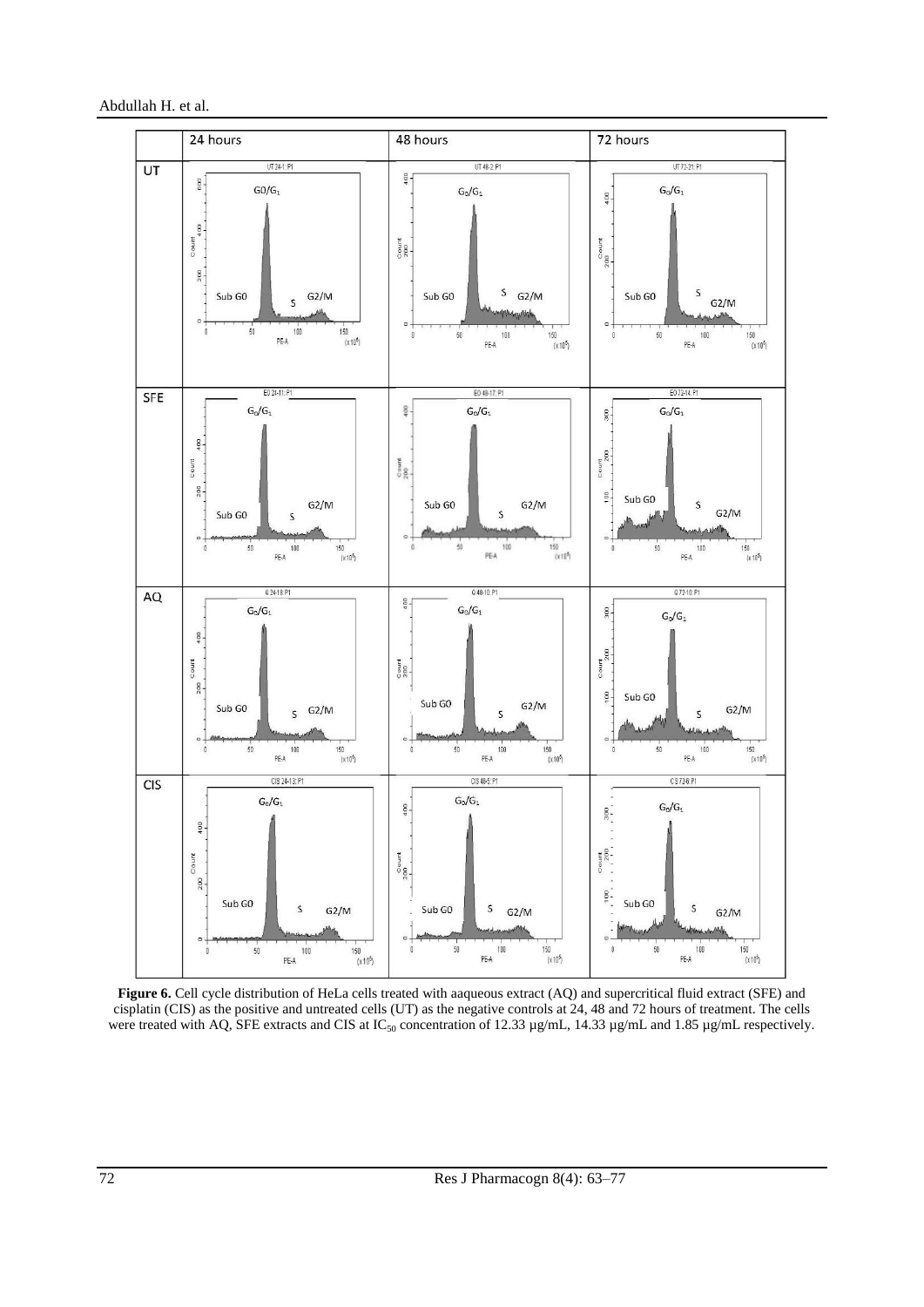

**Figure 7.** Percentage of cell cycle distribution of HeLa cells treated with IC<sub>50</sub> concentration of aqueous extract (AQ) (12.33 µg/mL), supercritical fluid extract (SFE) (14.33 µg/mL) and cisplatin (CIS) (1.85 µg/mL) at 24, 48 and 72 hours. Cisplatin served as positive control and untreated (UT) cells served as negative control. Values are expressed as mean  $\pm$  S.E.M of triplicate.  $*$  indicates a significant value ( $p<0.05$ ) as compared with untreated group (UT).



**Figure 8.** The expression of tumor suppressor protein p53 in HeLa cells after treatment with  $IC_{50}$  concentration of aqueous extract (AQ) (12.33µg/mL), supercritical fluid extract (SFE) (14.33 µg/mL) and cisplatin (CIS) (1.85 µg/mL) at 24, 48 and 72 hours.

Based on Figures 8 and 9, all treated groups showed expression of p53 and Bax proteins as the pattern of expression slightly shifted the cells population to the right compared to untreated cells. The trend of Bax expression in untreated cells, aqueous and SFE extracts and cisplatin are quite similar. On the other hand, the Bcl-2 proteins were not expressed in all treated groups (Figure 10).

These finding suggested that aqueous and SFE extracts and cisplatin induced apoptosis by enhancing the pro-apoptotic expressions of p53 and Bax while inhibiting the anti-apoptotic protein expression of Bcl-2.



**Figure 9.** The expression of Bax in HeLa cells after treatment with  $IC_{50}$  concentration of aqueous extract  $(AQ)$ (12.33 µg/mL), supercritical fluid extract (SFE) (14.33  $\mu$ g/mL) and cisplatin (CIS) (1.85  $\mu$ g/mL) at 24, 48 and 72 hours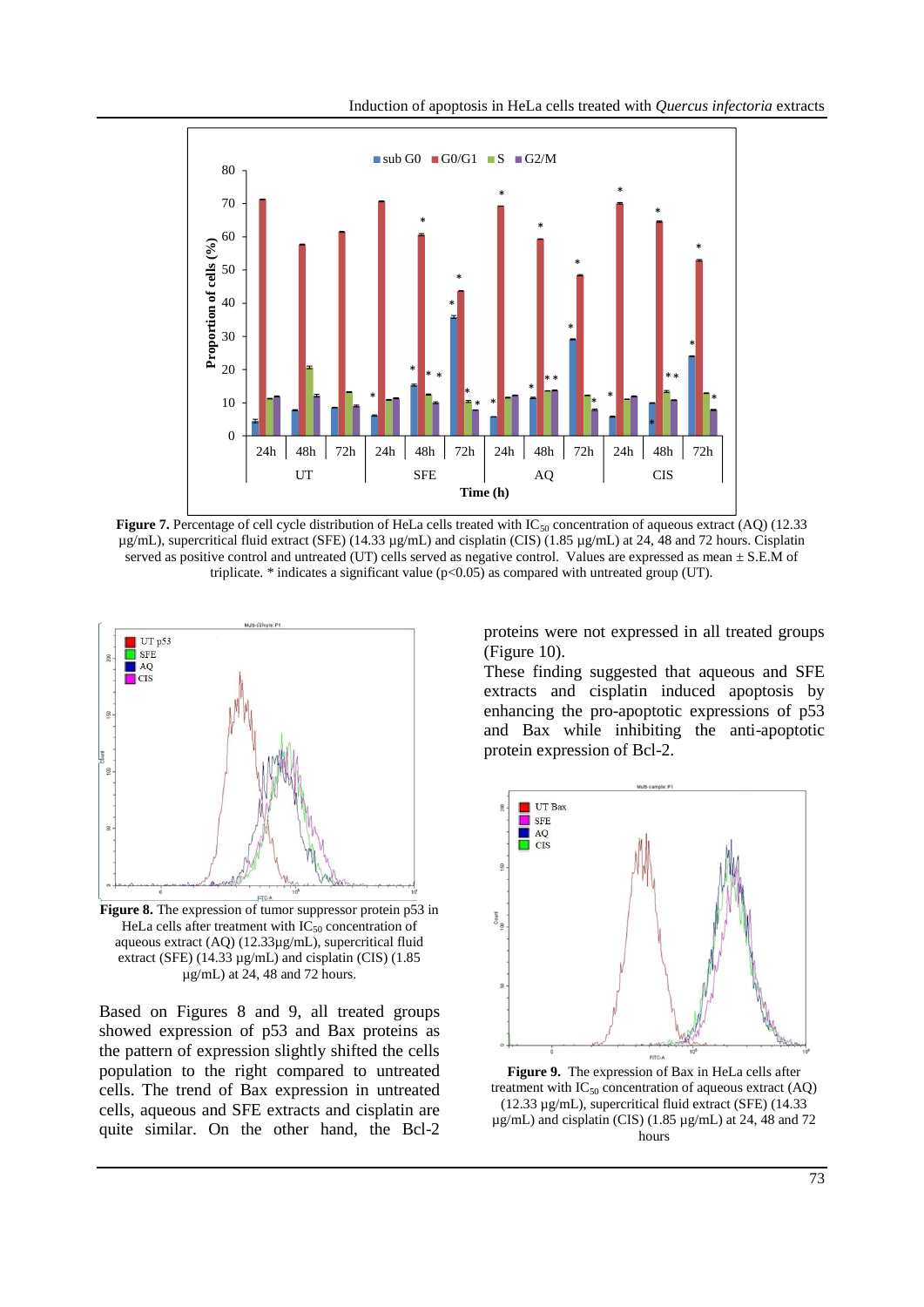For each sample, three independent replicates of the caspases analysis were performed. No expression was observed in the untreated cells (Figure 11).

After 6 h of treatment with aqueous and SFE extracts and cisplatin, the expression of caspase-8 and caspase-9 increased from 0.3% to 26.54%o, 56.58%, and 54.18% for caspase-8, respectively, and 39.02% 45.00% and 52.30% for caspase-9, respectively. From the results, it shows that aqueous extract was capable to induce expression of both caspases compared to SFE.



**Figure 10.** The expression of Bcl-2 in HeLa cells after treatment with  $IC_{50}$  concentration of aqueous extract (AQ) (12.33 µg/mL), supercritical fluid extract (SFE) (14.33  $\mu$ g/mL) and cisplatin (CIS) (1.85  $\mu$ g/mL) at 24, 48 and 72 hours.

The  $IC_{50}$  values of aqueous and SFE extracts on HeLa cells were less than 20 μg/mL indicating its potential as anticancer agent as previously reported [12,19]. The results showed an increasing trend in percentage of HeLa cell growth inhibition following higher concentration of aqueous and SFE extracts treatment on HeLa cells. The aqueous extract showed greater antiproliferative effect compared to SFE extracts. Both extracts were cytoselective towards HeLa cells without affecting the growth of normal cells, Vero.

AO/PI staining indicated the morphological changes of HeLa cells as hallmark of apoptosis in the cells treated with extracts and cisplatin. According to Kerr et al., the morphological changes of apoptotic cells include chromatin aggregation, nuclear and cytoplasmic condensation, and partition of cytoplasmic and nucleus into membrane-bound vesicles [22]. The cells treated with aqueous and SFE extracts, at different time intervals exhibited viable cells with intact nucleus structure and apoptotic morphological changes like early apoptotic cells with condensed nuclear structure, cell shrinkage and formation of apoptotic bodies while late apoptotic cells showed areas of condensed chromatin in the nucleus as reported previously [23]. Phosphatidylserine externalization is a typical characteristic of early phase apoptosis [21]. During apoptosis, phosphatidylserine is translocated and externalized on the outer surface of cell membrane that enables binding to annexin V. The propidium iodide stains late-apoptotic or necrotic cells with impaired cell membrane integrity. In this study, the results of AO/PI staining confirmed phosphatidylserine externalization in HeLa cells treated with both aqueous and SFE extracts, showing cell death through apoptosis. However, after treatment with aqueous extract during 3-6 hours, the percentage of cell necrosis increased suggesting that aqueous extract displayed similar pathway with cisplatin which induced cell death through both apoptosis and necrosis as reported by previous research [24,25].

The activation of cell cycle arrest can control cell cycle progression which can be an appropriate approach for cancer therapy as cell cycle progression governs cell proliferation [26]. In this study, there was significant accumulation of cells in the sub G0 phase, along with the decrease in the percentage of G0/G1, S, and G2/M phases compared to untreated cells. The cell arrest occurs at the checkpoint of sub G0 phase to prevent the entry of damaged cells into the G0 phase and allowing for cell repair which then inhibits the damaged cell cycle progression [26]. Both extracts exerted potential apoptosis inducing effects.

Wild-type  $p53$  is another important feature involved in cell arrest regulation, and p53 mutations, deletions, or lack of normal function may be the underlying cause of numerous types of cancers [26]. In this study, p53 expression was observed for aqueous and SFE extracts, which is likely due to their effects in restoring p53 expression in the HeLa cell line. Bcl-2 also plays significant role as an apoptosis cell death regulator while pro-apoptotic Bax promote cell death [27].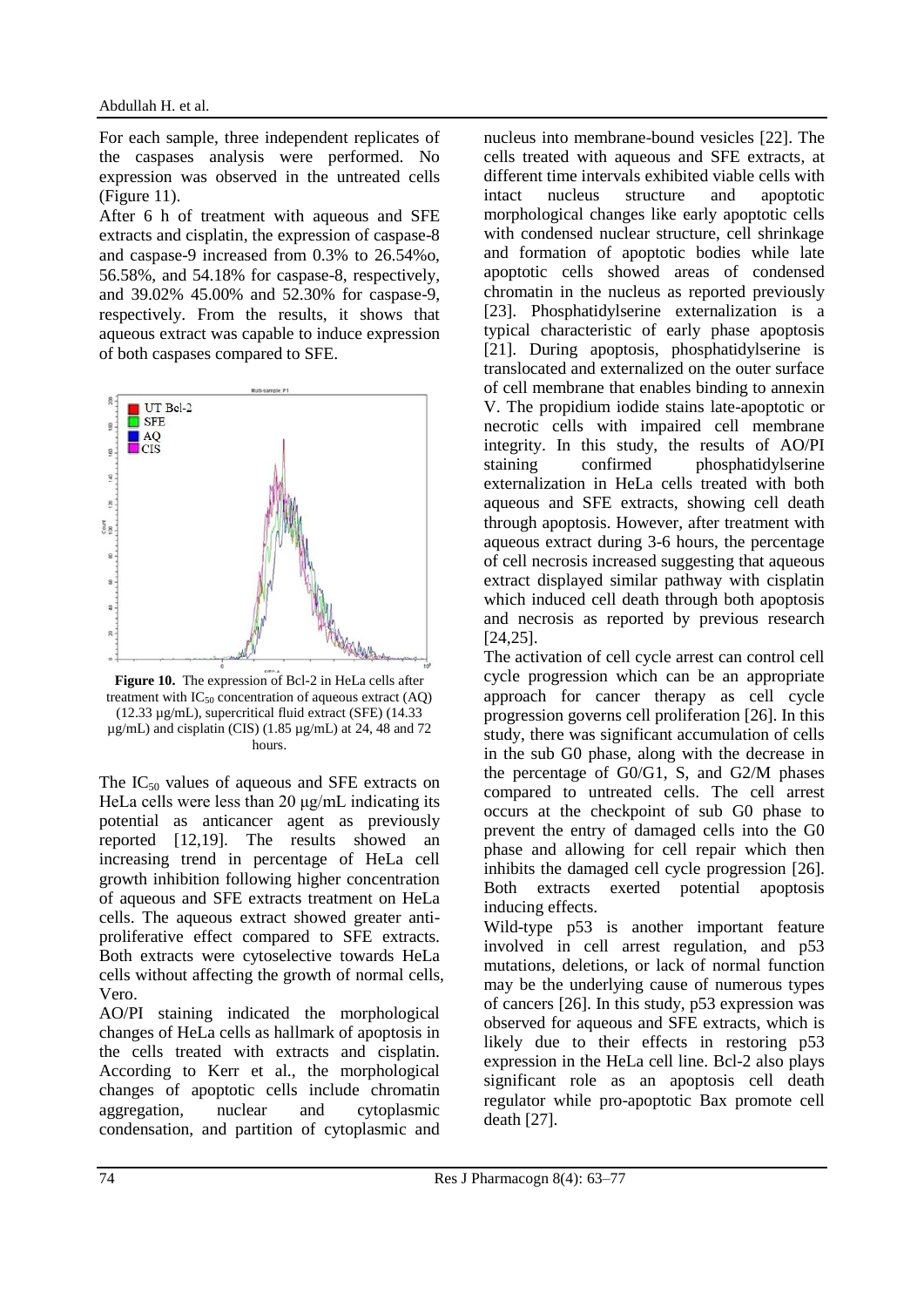

**Figure 11.** The expression of caspase-8 and caspase-9 in HeLa cells after treatment with  $IC_{50}$  concentration of aqueous extract (AQ) (12.33 µg/mL), supercritical fluid extract (SFE) (14.33 µg/mL) and cisplatin (CIS) (1.85 µg/mL) at 24, 48 and 72 hours.

In this study, p53 expression was observed for aqueous and SFE extracts, which is likely due to their effects in restoring p53 expression in the HeLa cell line. Bcl-2 also plays significant role as an apoptosis cell death regulator while proapoptotic Bax promote cell death [27]. Obviously, the treatments of aqueous and SFE extracts on HeLa cells utilise the apoptotic cell death

mechanism pathway. Apart from that, caspases are produced as inactive zymogens in most cells and are closely related to apoptosis. As reported, caspase-8 and caspase-9 are active initiator caspases and can often activate other downstream caspases termed executioner caspases (caspase-3, -6, -7), thus causing caspase cascade, which strengthens the apoptotic signaling pathway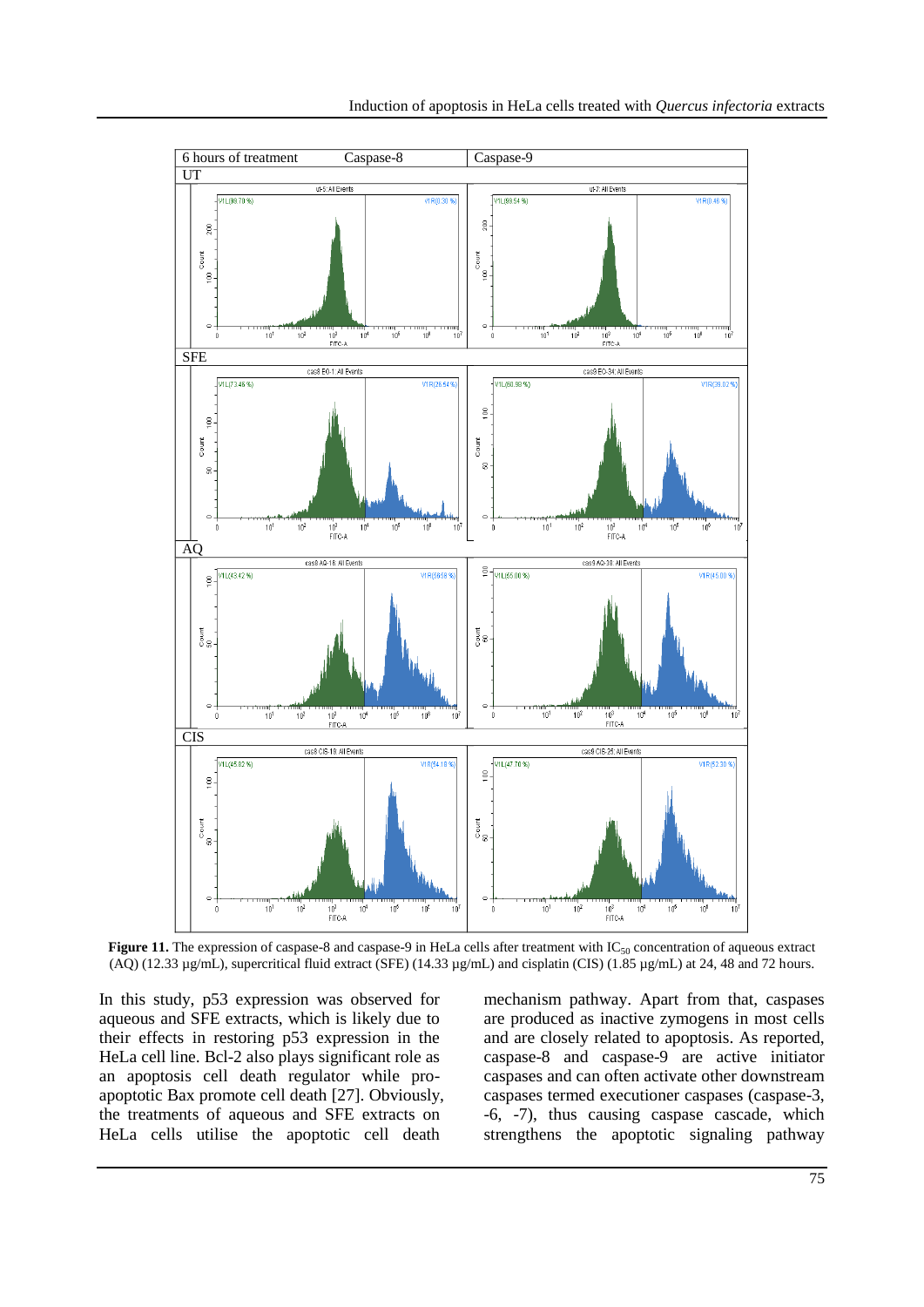resulting in cell death [28]. Activity of caspase-8 and caspase-9 involved in the extrinsic and intrinsic apoptotic stimuli were expected in the treated HeLa cell line as previously reported [23]. The aqueous extract exhibited higher elevated levels of caspase-8 and caspase-9 compared to SFE. However, both extracts could induce expression of caspase-8 and caspase-9 to promote cell apoptosis and have potential for effective treatment of tumors.

## **Conclusion**

In conclusion, aqueous and SFE extracts from *Quercus infectoria* showed cytotoxic effects towards cervical cancer cell line. Morphological changes revealed the apoptotic hallmarks of the treated cells at first 48 hours. The phosphatidylserine externalization indicated the apoptosis pathway in the cells treated with aqueous and SFE extracts. In addition, SFE halted the cell cycle progression better than aqueous extract through the activation of cell cycle arrest at sub G0 phase. The expression of pro-apoptotic protein p53, Bax and the activation of caspase-8 and caspase-9 indicated that the extracts could induce apoptosis via both extrinsic and intrinsic pathway. The bioactive markers of aqueous and SFE extracts need to be explored to rule out the phytochemical constituents responsible for cytotoxic activity and cell death of HeLa cells.

## **Acknowledgments**

This study was supported by Research University Grant Scheme 1001/PPSK/ 8012276; RUI from Universiti Sains Malaysia.

## **Author contributions**

Hasmah Abdullah was involved in idea, concept of the research design and manuscript writing; Illyana Ismail conducted the experiments and data analysis; Rapeah Suppian gave advise on the study design and data analysis of flowcytometry experiments.

## **Declaration of interest**

The authors declare that there is no conflict of interest. The authors alone are responsible for the accuracy and integrity of the paper content.

## **References**

[1] Sung H, Ferlay J, Siegel RL, Laversanne M, Soerjomataram I, Jemal A, Bray F. Global cancer statistics 2021: GLOBOCAN estimates of incidence and mortality worldwide for 36 cancers in 185 countries. *CA Cancer J Clin*. 2021; 71(3): 209– 249.

- [2] International agency for research on cancer Cervical Cancer. Global cancer observatory. [accessed on February 2021]. https://gco.iarc.fr/
- [3] World Health Organization. Cervical cancer. [accesses on March 2021]. Available frome: https://www.who.int/health-topics/cervicalcancer#tab=tab 1.
- [4] Gerl R, Vaux DL. Apoptosis in the development and treatment of cancer. *Carcinogenesis*. 2005; 26(2): 263–270.
- [5] Li X, Luo X, He J, Wang N, Zhou H, Yang P, Zhang T. Induction of apoptosis in human cervical carcinoma HeLa cells by active compounds from *Hypericum ascyron* L. *Oncol Lett*. 2018; 15(3): 3944–3950.
- [6] Tajudin TS, Mat N, Siti-Aishah AB, Yusran AA, Alwi A, Ali AM. Cytotoxicity, antiproliferative effects, and apoptosis induction of methanolic extract of *Cynometra cauliflora* Linn. whole fruit on human promyelocytic leukemia HL-60 cells. *Evid Based Complement Altern Med*. 2012; Article ID 127373.
- [7] Khalili M, Ebrahimzadeh MA, Safdari Y. Antihaemolytic activity of thirty herbal extracts in mouse red blood cells. *Arch Ind Hyg Toxicol*. 2014; 65(4): 399–406.
- [8] Shrestha S, Kaushik VS, Eshwarappa RS, Subaramaihha SR, Ramanna LM, Lakkappa DB. Pharmacognostic studies of insect gall of *Quercus infectoria* Olivier (Fagaceae). *Asian Pac J Trop Biomed*. 2014; 4(1): 35–39.
- [9] Amin G. The most prevalent traditional medicinal plants in Iran. Tehran: Research Deputy of Iran, University of Medical Sciences and Health Services, Research Center for Ethics and Medical History, 2006.
- [10] Nik Mat Zin NN, Wan Mohd Rahimi WN, Abu Bakar N. A review of *Quercus infectoria* (Olivier) galls as a resource for anti-parasitic agents: in vitro and in vivo studies. *Malays J Med Sci*. 2019; 26(6): 19– 34.
- [11] Hasmah A, Nurazila Z, Chow C, Rina R, Rafiquzzaman M. Cytotoxic effects of *Quercus infectoria* extracts towards cervical